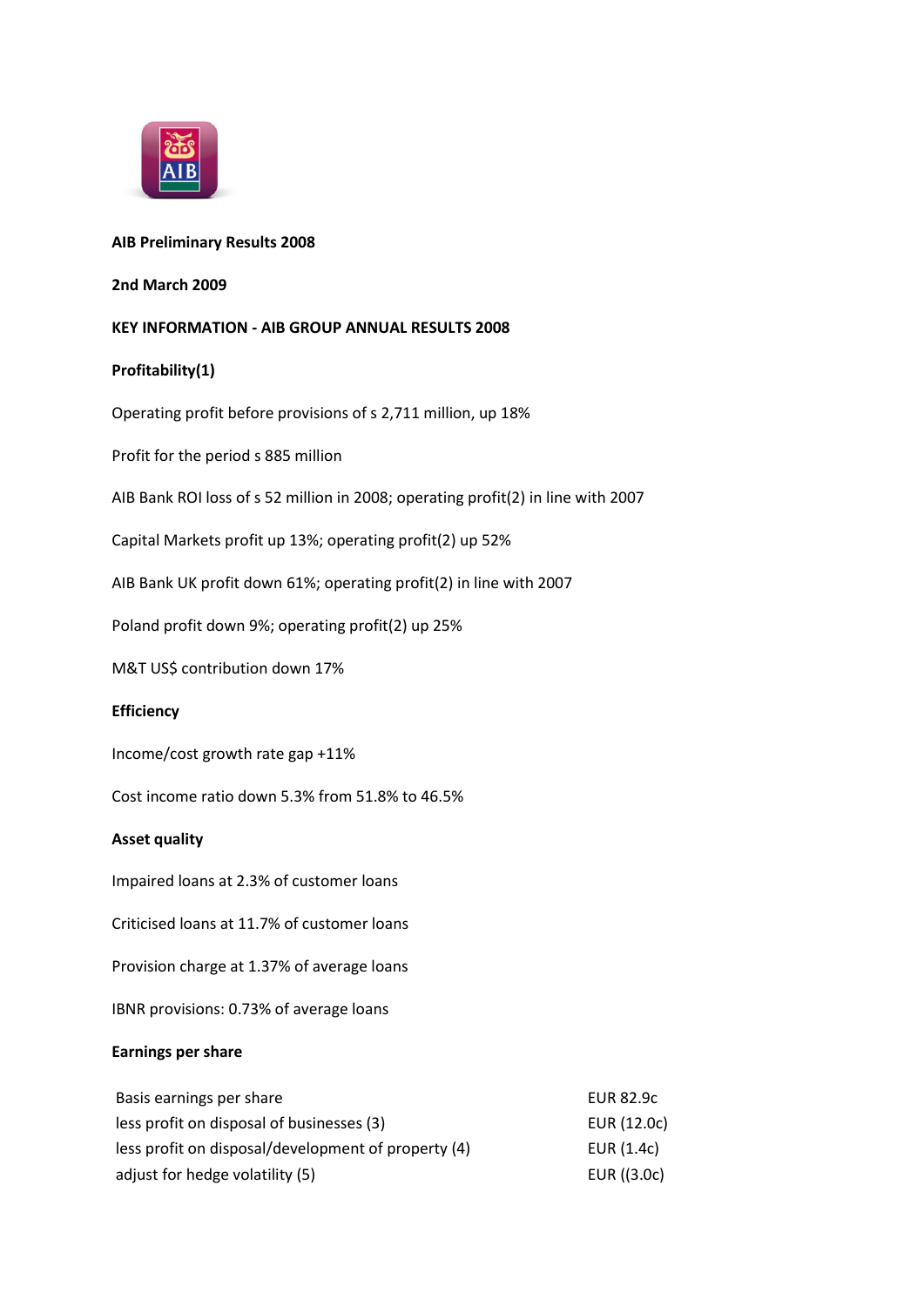# **Adjusted basic earnings per share EUR 66.5c down 68%** (6)

## **Balance sheet funding**

Customer funding 54% of our balance sheet requirement, up from 48% at 31 December 2007

Loan deposit ratio at 140%, down from 157% at 31 December 2007

| <b>Capital Ratios</b> | 31/12/08 | Proforma(7) |  |
|-----------------------|----------|-------------|--|
|                       |          | 31/12/08    |  |
| Core tier 1 ratio     | 5.8%     | 8.4%        |  |
| Tier 1 ratio          | 7.4%     | 10.0%       |  |
| total capital ratio   | 10.5%    | 13.1%       |  |

(1) The percentage changes compared with 2007 are on an underlying basis excluding the impact of exchange rate movements on the translation of foreign locations' profit, the impact of interest rate hedge volatility (hedging ineffectiveness and derivative volatility) and profit on disposal of AIB's merchant acquiring businesses.

(2) Operating profit before provisions.

(3) Profit on disposal of 50.1% of AIB's merchant acquiring businesses (s 106 million after taxation). Arising from this transaction, a merchant acquiring joint venture was formed with First Data Corporation.

(4) Construction contract income (s 11 million after taxation) and sale of 2 branches in the Republic of Ireland (s 1 million after taxation).

(5) The impact of interest rate hedge volatility (hedging ineffectiveness and derivative volatility) was an increase of s 27 million to profit before taxation in the year to December 2008 (€ 26 million after taxation).

(6) A 68% decrease compared with EUR 205.9c for the year to December 2007 (see note 15).

(7) Includes the s 3.5 billion of core tier 1 capital from the Irish Government as announced on 11 February 2009, subject to shareholder, regulatory and EU state aid approval.

# **Dividend**

No final dividend will be paid.The interim dividend, paid on 26 September 2008, was EUR 30.6c per share.

# **For further information please contact:**